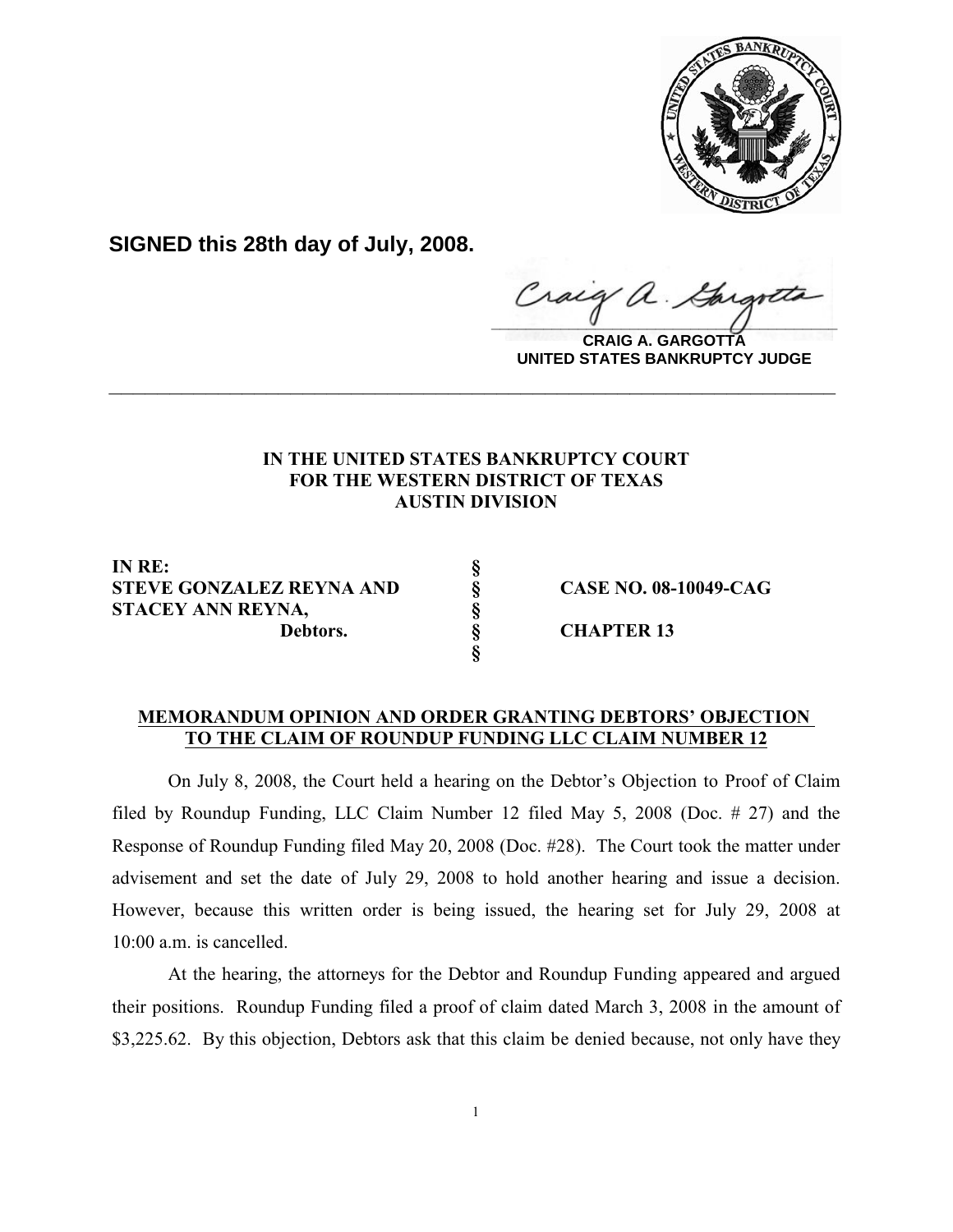not listed a debt owed to Roundup Funding on their schedules of liabilities, but there is no documentation attached to the claim to show they owe this debt. Roundup Funding counters that the applicable Bankruptcy Code sections, rules, and the official claim form do not require any such documentation to be attached nor does a lack of documentation constitute cause for disallowance.

The Court has subject matter jurisdiction of the parties' dispute pursuant to 28 U.S.C. § 1334 and § 157. The matter is a core contested proceeding pursuant to 28 U.S.C. §§ 158(b)(2)(A) (matters concerning the administration of the estate), (b)(2)(B) (allowance or disallowance of claims), and (b)(2)(O) (other proceedings affecting the liquidation of assets of the estate). The following represents the Court's findings of fact and conclusions of law made pursuant to Bankruptcy Rules 7052 and 9014. Where appropriate, a finding of fact shall be construed to be a conclusion of law, and vice versa. For the reasons stated below, the Court determines that Debtors' objection will be granted, and Roundup Funding's claim will be denied.

## FINDINGS OF FACT

1. Debtors filed this chapter 13 case on January 14, 2008.

2. The bar date for filing claims was May 13, 2008.

3. The plan was confirmed April 15, 2008.

4. On January 14, 2008, Debtors filed their schedules of assets and liabilities with their petition. On Schedule F, for creditors holding unsecured non-priority claims, the Debtors listed a debt owed to Cross Country Bank, 800 Delaware Ave., Wilmington, DE 19801, for a credit card debt incurred 9/6/1999 and under account number xxxx-xxxx-9338-, for "misc. purchases of Consumer Goods,"in the amount of \$3,225.00. Debtors listed this debt as disputed.

5. On March 3, 2008, Roundup Funding filed a proof of claim in the general unsecured amount of \$3,225.62. In the claims register for this case, the claim was assigned number 12 ("Claim Number 12"). A one-page attachment to the claim, what the attorney for Roundup Funding called an "FDIC screen," provides the following information: Debtor Name: Reyna, Steve; Debtor SSN: XXX-XX-1044; Account Number: XXXXXXXXXXXXX3837, Creditor Name: Roundup Funding, LLC; Assignor: Applied Card Systems, Inc.; Open Date: 09/06/1999; Last Payment Date: 04/30/2006; Last Payment Amount: \$212.00, Charge Off Date: 12/31/2006;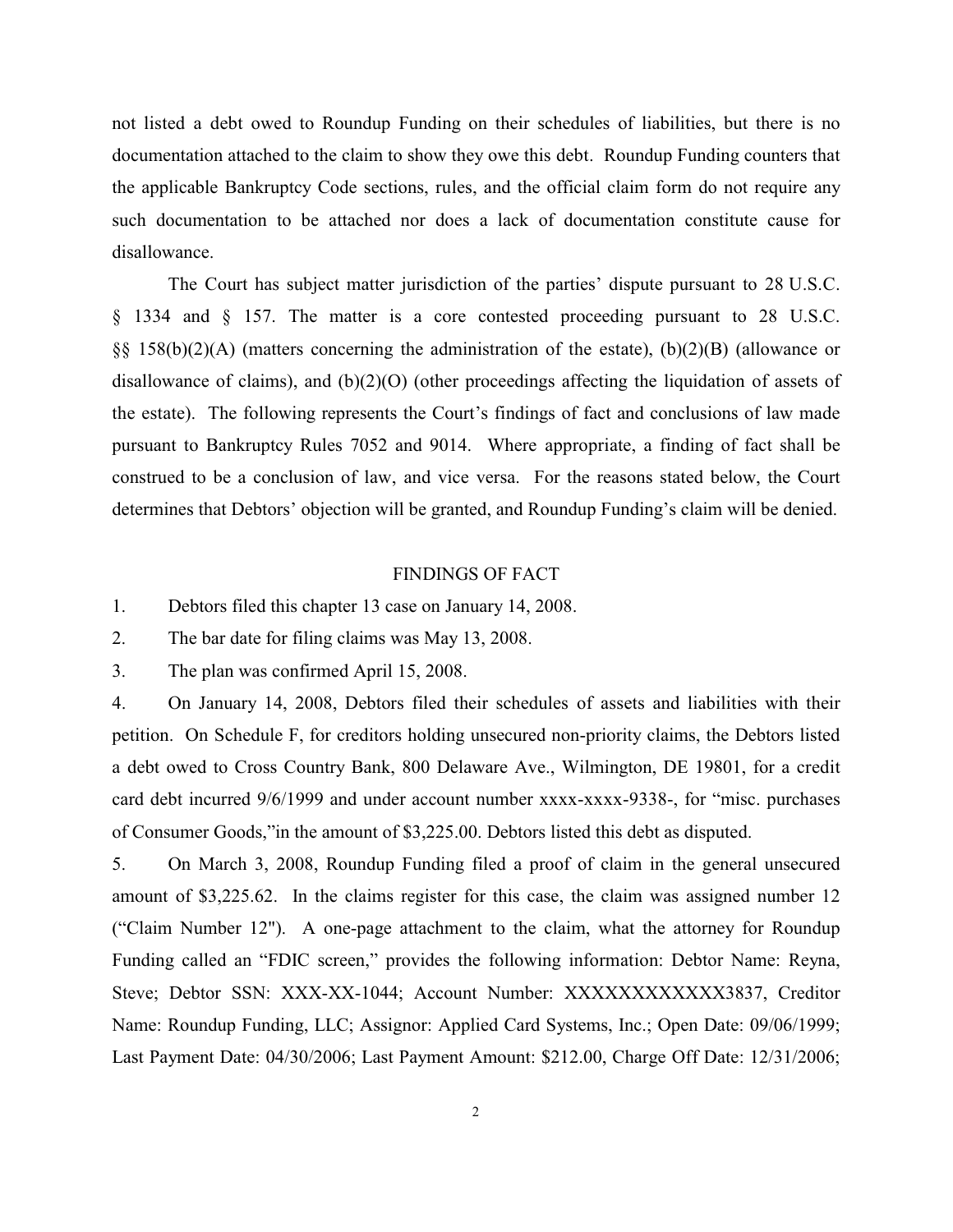Balance as of Filing: \$3,225.62; Basis for Claim: Credit Card. The attachment sets forth information related to this bankruptcy case, such as the case number, the place of filing, the Chapter 13 Trustee, and the Debtor's attorney. Claim Number 12 has not been amended.

6. Additionally, the attachment to Claim Number 12 states the following: "This information substantially conforms to 11 U.S.C. § 501, Federal Bankruptcy Rule 3001 and the Instructions to Form B10." It then lists citations to case opinions which must have determined that this amount of information is sufficient, although it does not directly so state. None of the cited cases are from the Fifth Circuit or from any court in Texas.

## CONCLUSIONS OF LAW

Roundup Funding argues 11 U.S.C. § 502(b) sets forth the specific reasons for disallowing claims, allowing a court to deny a claim only upon a reason included in this exclusive list. It argues that Rule  $3001(c)$  of the Federal Rules of Bankruptcy Procedure ["Bankruptcy Rule"] does not create an independent ground for a claim to be disallowed, i.e., there is no listing under  $\S$  502(b) for a claim to be denied due to a lack of attached documentation. Instead, Rule 3001(c) only dictates what evidence must be provided with a claim to give it prima facie validity. Roundup Funding argues the Debtors do not dispute the validity or amount of the debt and their objection does not state a  $\S$  502(b) ground for disallowance. Debtors argue the opposite, that the creditor has failed to establish it is owed a debt with any information, much less competent evidence. Thus, the Court must first determine whether Claim Number 12 is entitled to prima facie validity. If so, then the Court must determine whether the Debtors met their burden to produce evidence rebutting the claim. Finally, if the Debtors met their burden, the Court must determine whether Roundup Funding has established, under relevant state law, that the Debtors are liable to Roundup Funding for the debt represented by Claim Number 12.

Pursuant to 11 U.S.C. § 501, a creditor or indenture trustee may file a proof of claim, and if a creditor does not file a claim, other persons can file it, including an entity that is liable to the creditor, a debtor, or a trustee. 11 U.S.C. §§ 501(a)-(c). Section 11 U.S.C. § 502(a) provides that a proof of claim, once filed, is deemed allowed unless an objection is made. Section 502(b) provides a list of reasons to deny a claim. Thus, "[t]he substantive basis for the allowance of a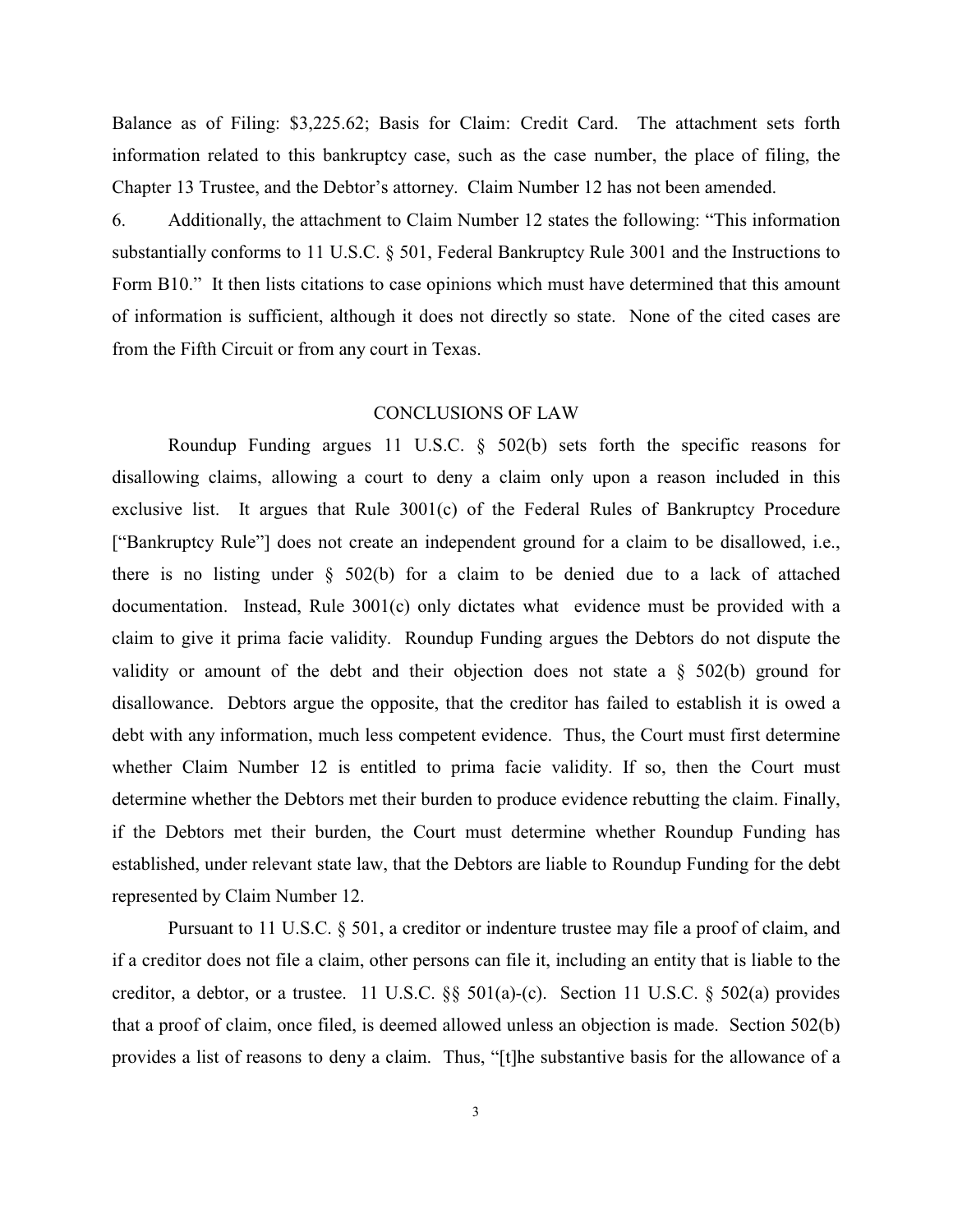claim is governed by §§ 501 and 502 of the Bankruptcy Code. The procedure for obtaining a determination of whether a filed proof of claim may be allowed to share in the distribution of the bankruptcy estate is governed Bankruptcy Rule 3001, among others." *In re Leverett*, 378 B.R. 793, 798 n.2 (Bankr. E.D. Tex. 2007). "'The purpose of the rules regarding claims is to require creditors to provide sufficient information so that a debtor may identify the creditor and match the creditor and the amount of the claim with the claims scheduled by the debtor.'" *Id.*, 378 B.R. at 800 (quoting *In re Hughes*, 313 B.R. 205, 212 (Bankr. E.D. Mich. 2004)).

 A "proof of claim" is "a written statement setting forth a creditor's claim" and must "conform substantially to the appropriate Official Form." *Id.* (quoting Fed. R. Bankr. P. 3001(a)). "Except in Chapter 11 cases, in which certain scheduled claims are "deemed filed," a creditor desiring to receive distributions in a bankruptcy case must file a timely proof of claim." *Id.* (citing 11 U.S.C. § 501(a); Fed. R. Bankr. P. 3002(a)). "If the proof of claim is timely filed with the court and is in the form of Official Form 10, or a form that substantially conforms to Official Form 10, the basic requirements for a proof of claim under Bankruptcy Rule 3001 will be satisfied." *In re White*, No. 06-50247-RLJ13, 2008 WL 269897, at \*3 (Bankr. N.D. Tex. Jan. 29, 2008); *In re Armstrong,* 320 B.R. 97, 103 (Bankr. N.D. Tex. 2005).

Bankruptcy Rule 3007 requires an objection to the allowance of a claim to be in writing and filed. For claims based upon a writing, Bankruptcy Rule 3002 requires the original writing or a duplicate to be filed with the claim.<sup>1</sup> Bankruptcy Rule  $3001(f)$  provides that "a proof of claim filed in accordance with these rules shall constitute prima facie evidence of the validity and amount of the claim." Fed. R. Bankr. P. 3001(f).

During the claims allowance process, the burden of proof shifts between the parties. Bankruptcy Rule 3001(f), by granting prima facie validity to claims that are correctly filed, places the initial burden of establishing the claim on the claimant. "The claimant satisfies this burden by complying with Bankruptcy Rule 3001 and Official Form 10, which together govern the form, content and required attachments for proofs of claim." *In re Leverett*, 378 B.R. at 799 (citing Fed. R. Bankr. P. 3001(a)). Conversely, when a proof of claim fails to comply with the

Bankruptcy Rule 3001(c) provides that "[w]hen a claim, or an interest in property of the debtor securing the claim, is based on a writing, the original or a duplicate shall be filed with the proof of claim. If the writing has been lost or destroyed, a statement of the circumstances of the loss or destruction shall be filed with the claim."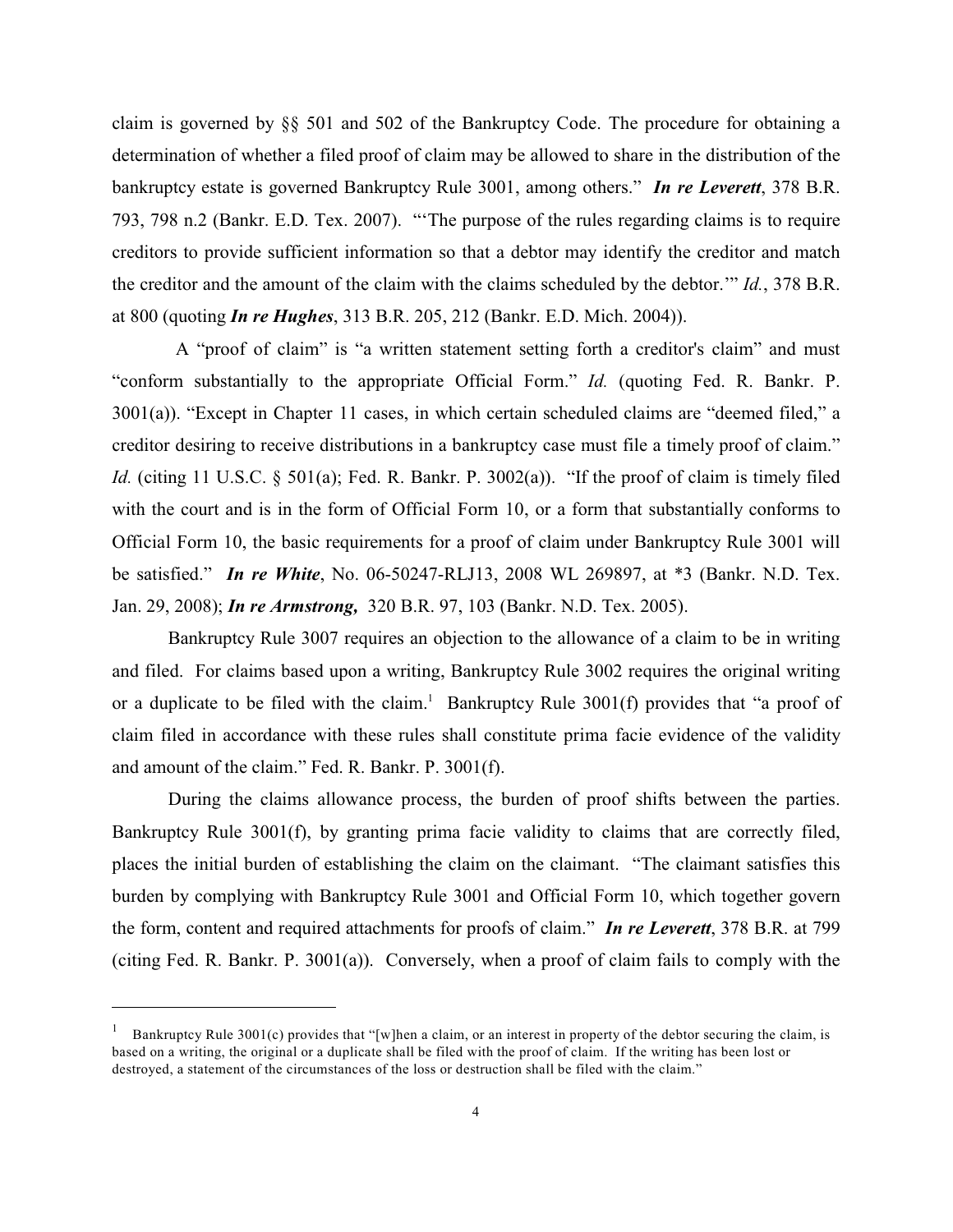requirements of Rule 3001(c), the claim will not be considered prima facie valid as to the claim or amount. *In re White*, 2008 WL 269897, at \*3; *In re Tran*, 369 B.R. 312, 317 (S.D. Tex. 2007), *aff'g* 351 B.R. 440, 445 (Bankr. S.D. Tex. 2006); *In re Armstrong*, 320 B.R. at 104-105; *In re Leverett*, 378 B.R. at 802. A debtor must present evidence to overcome the prima facie validity of the claim, but if no such validity exists, the debtor need only object to the claim pursuant to the applicable rules, or statute. *In re Tran*, 369 B.R. at 317-318 (citing *McGee v. O'Connor*, 153 F.3d 258, 260-261 (5th Cir.1998)). Thus, a lack of documentation required by Rule 3001(c) shifts the burden to the creditor "to prove the validity, ownership, and amount of their claims in the same manner as if they were suing the debtors in state court." *In re White*, 2008 WL 269897, at \*6. "After a valid objection, the creditor is charged with the burden of proving the validity of his claim." *In re Tran*, 369 B.R. at 318 (citing *McGee*, 153 F.3d at 260-261). "Under Fifth Circuit case law, if a debtor successfully objects to a proof of claim, the burden shifts to the creditor to prove the underlying validity of its claim." *Id.* (citing *Matter of O'Connor*, 153 F.3d 258, 260-261 (5th Cir.1998)). As the Supreme Court has stated, "One who asserts a claim is entitled to the burden of proof that normally comes with it.'" *Id.*, 369 B.R. at 318 (quoting *Raleigh v. Illinois Dep't of Revenue*, 530 U.S. 15, 20 (2000)).

Courts have summarized this burden shifting pattern as:

If a claim is granted prima facie validity, the burden of going forward with the evidence then shifts to the objecting party to produce evidence at least equal in probative force to that offered by the proof of claim and which, if believed, would refute at least one of the allegations that is essential to the claim's legal sufficiency. This can be done by the objecting party producing specific and detailed allegations that place the claim into dispute, by the presentation of legal arguments based upon the contents of the claim and its supporting documents, or by the presentation of pretrial pleadings, such as a motion for summary judgment, in which evidence is presented to bring the validity of the claim into question. If the objecting party meets these evidentiary requirements, then the burden of going forward with the evidence shifts back to the claimant to sustain its ultimate burden of persuasion to establish the validity and amount of the claim by a preponderance of the evidence.

*In re Armstrong*, 320 B.R. at 104 (quoting *In re Rally Partners, LP*, 306 B.R. 165, 168-169 (Bankr. E.D. Tex. 2003) (citations omitted)).

Here, in their objection to claim, the Debtors did not cite to a specific provision of § 502(b) to deny Roundup Funding's claim. They assert that Claim Number 12 has insufficient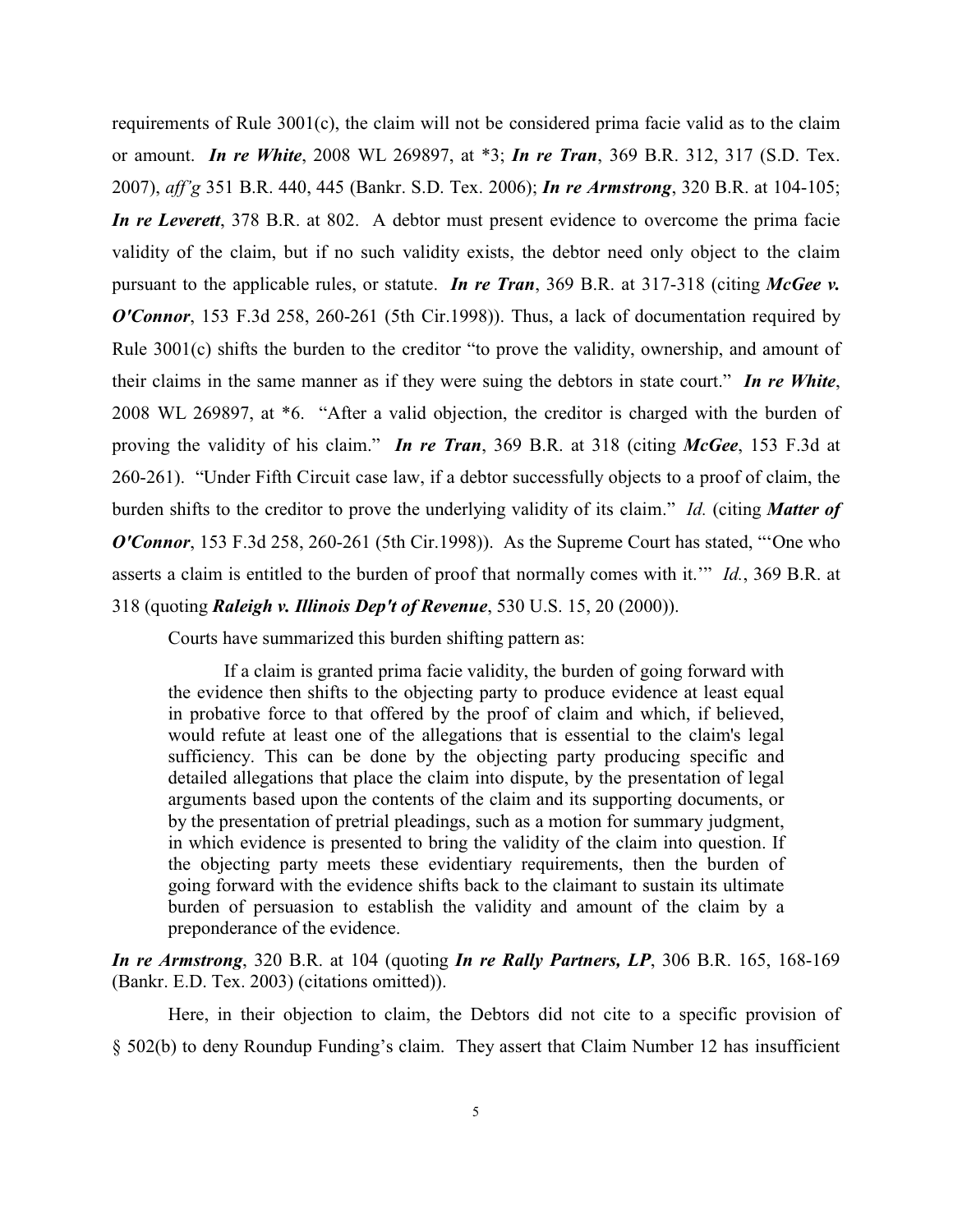documentation to meet the evidentiary requirement of Rule 3001(c), and, thus, fails to establish the factors required under applicable law for claims based upon a writing, an objection that falls within § 502(b)(1). *See In re White*, 2008 WL 269897, at \*6 ("Section 502(b)(1) provides that a claim is allowed except to the extent it is unenforceable under applicable law. 11 U.S.C.  $$502(b)(1).^2$  Applicable law requires that B-Line and B-Real prove that they are holders of the claims represented by the proofs of claim.").<sup>3</sup> "The 'basic federal rule' in bankruptcy is that state law governs the substance of claims . . .." *In re Tran*, 369 B.R. at 316 (quoting *Raleigh*, 530 U.S. at 19 ("Creditors' entitlements in bankruptcy arise in the first instance from the underlying substantive law creating the debtor's obligation ...." *Raleigh*, 530 U.S. at 20)). And, under Texas law, collection of an amount due under a credit card agreement is treated as a claim for breach of contract. *Id.* (citing *Tully v. Citibank, (South Dakota) N.A.*, 173 S.W.3d 212, 215-217 (Tex. App.-Texarkana 2005, no pet.) (a claim based on failure to make payments as required by terms of a credit card agreement is fair notice of an action for breach of contract)); *In re Leverett*, 378 B.R. at 802-803 (same and citing *Tully*); *see also In re Henry*, 311 B.R. 813, 817 (Bankr. W.D. Wash.2004) (a credit card debt is based upon a writing, a credit card agreement); *In re Cluff*, 313 B.R. 323, 332-334 (Bankr. D. Utah 2004)(same and use of the line of credit creates the obligation to repay). An additional reason that a credit card debt is based on a writing is that such an agreement must be in writing pursuant to the Truth-in-Lending Act. *In re Leverett*, 378 B.R. at 802-803; *In re Armstrong*, 320 B.R. at 104 (Bankr. N.D. Tex. 2005) (citing *In re Kemmer*, 315 B.R. 706, 714 (Bankr. E.D. Tenn. 2004)).

In order to establish a claim for credit card debt, courts have listed the information to be included with a claim to meet the writing requirement of Rule 3001(c), and that is a summary of

<sup>&</sup>lt;sup>2</sup> If an "objection is made, the court, after notice and a hearing, shall determine the amount of such claim  $\dots$  as of the date of the filing of the petition, and shall allow such claim in such amount, except to the extent that–such claim is unenforceable against the debtor and property of the debtor, under any agreement or applicable law for a reason other than because such claim is contingent or unmatured[.]" 11 U.S.C.  $\S$  502(b)(1).

 $3$  "Bankruptcy Rule 3001(f) permits the proof of claim itself to act like a verified complaint and have an independent evidentiary effect in a hearing on an objection to the claim." *In re Leverett*, 378 B.R. at 799 (citing *In re Cluff*, 313 B.R. 323, 340-43 (Bankr. D. Utah 2004); *Garner v. Shier (In re Garner)*, 246 B.R. 617, 622 (9th Cir. B.A.P.2000)). An objection asserting claimant's lack of documentation to show ownership "is a defense that would be available to the Debtor in a suit on the claim and is, therefore, a valid basis for disallowance of a claim under  $\S 502(b)(1)$  of the Bankruptcy Code." *Id.* at 799-800 (Bankr. E.D. Tex. 2007) (citing *In re Taylor*, 363 B.R. 303, 309 (Bankr. M.D. Fla.2007); *In re Tran*, 351 B.R. 440, 444 (Bankr. S.D. Tex. 2006), *aff'd*, 369 B.R. 312 (S.D. Tex.2007)).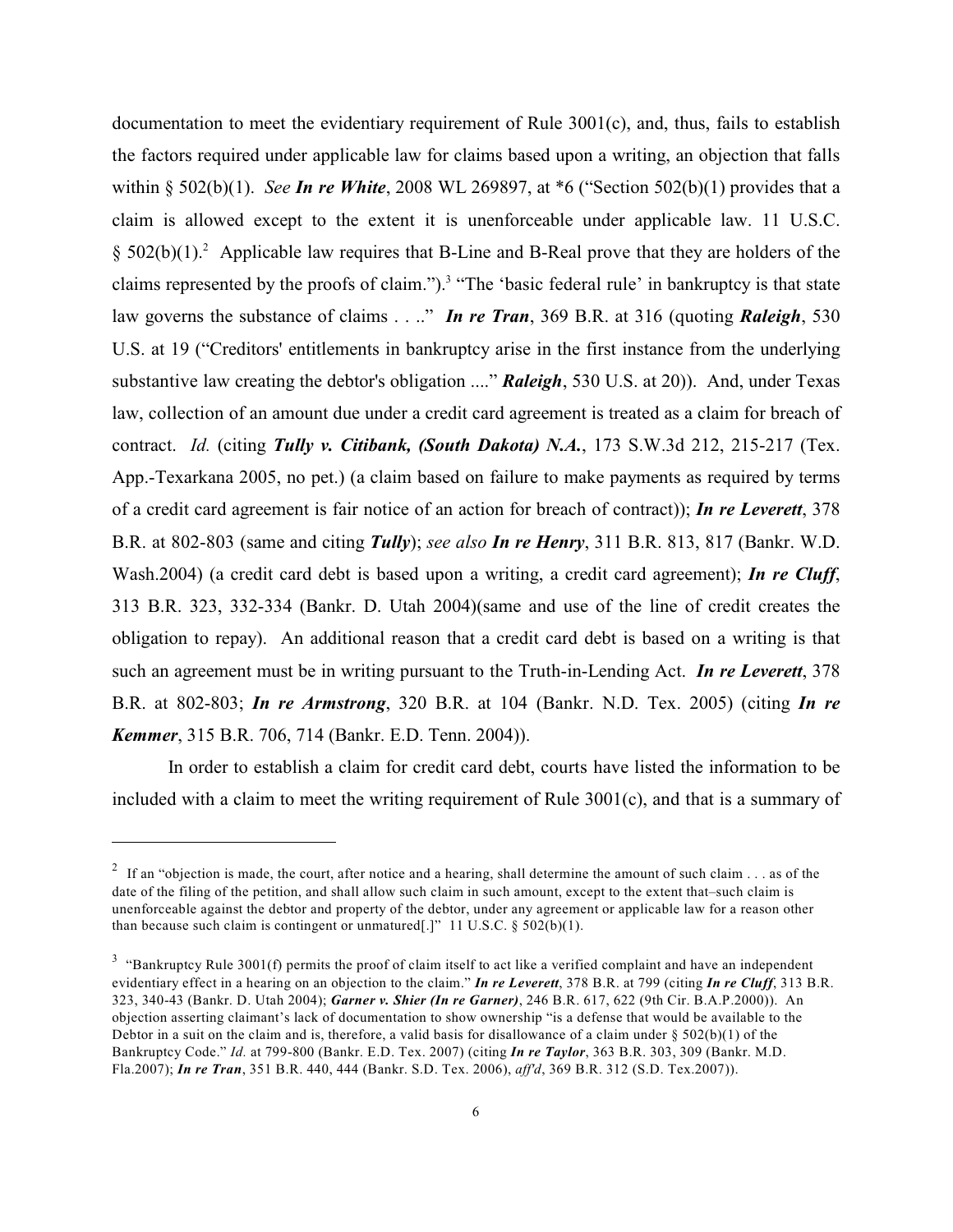the following information: the name and account of the debtor, in the form of a business record or other reliable formats, and, if included, an itemization of any charges for such items as interest, late fees, and attorney's fees. *In re Griffin,* 2007 WL 1467145, at \*1 (Bankr. W.D. Tex. 2007) (citing *In re Kemmer*, 350 B.R. 706, 715 (Bankr. E.D. Tenn. 2004) and *In re Cluff*, 313 B.R. 323, 332-34 (Bankr. D. Utah 2004)). Other courts have agreed that this list of information should be included with the claim. *In re Armstrong*, 320 B.R. at 106; *In re Rochester*, No. 03-32184-BJH-13, 03-34099BJH13, 2005 WL 3670877, at \*1 (Bankr. N.D. Tex. May 24, 2005) (noting that it is sufficient to attach "enough monthly statements so that the required information can be readily determined").

Courts in Texas differ on exactly what other documentation must be attached to a credit card debt claim for it to be granted prima facie evidence of the debt owed. Some courts have required more documentation than a summary of the debt or monthly statements. The bankruptcy courts in the Northern District of Texas require the creditor to prove ownership of the claim by attaching a "signed copy of the assignment and sufficient information to identify the original credit card account." *In re Armstrong*, 320 B.R. at 106; *In re Rochester*, 2005 WL 3670877, at \*4 (Bankr. N.D. Tex. 2005) (for a claim based upon a writing, the underlying account documents and the assignment or transfer document are needed to comply with Rule 3001(c)); *In re Armstrong*, 347 B.R. at 584 (same, citing *Rochester* with approval). The courts in the Southern District of Texas require that a claim have attached to it the "writings" on which the claim is based--the written contract-- or an explanation why the writing cannot be attached, with "boilerplate" language stating the documentation is too voluminous to attach being an insufficient explanation. *In re Tran*, 369 B.R. at 319 (S.D. Tex. 2007). The *Tran* court did not require the claimant to prove it was the assignee of the debt. *Id.* at 320. The court in the Eastern District do not require an assignment to be attached if the credit card claimant "includes or attaches documentary or other evidence pertaining to how it acquired the claim and showing that it is the current holder of the claim." *In re Leverett*, 378 B.R. at 801. In a prior decision based upon the specific facts presented there, this Court did not require an assignment of a credit card debt to be attached to a proof of claim that was filed after the assignment occurred and there was other sufficient proof showing the claimant held the debt. *In re Cox*, No. 06-11717-CAG, 2007 WL 4219407 (Bankr. W.D. Tex. Nov. 28, 2007).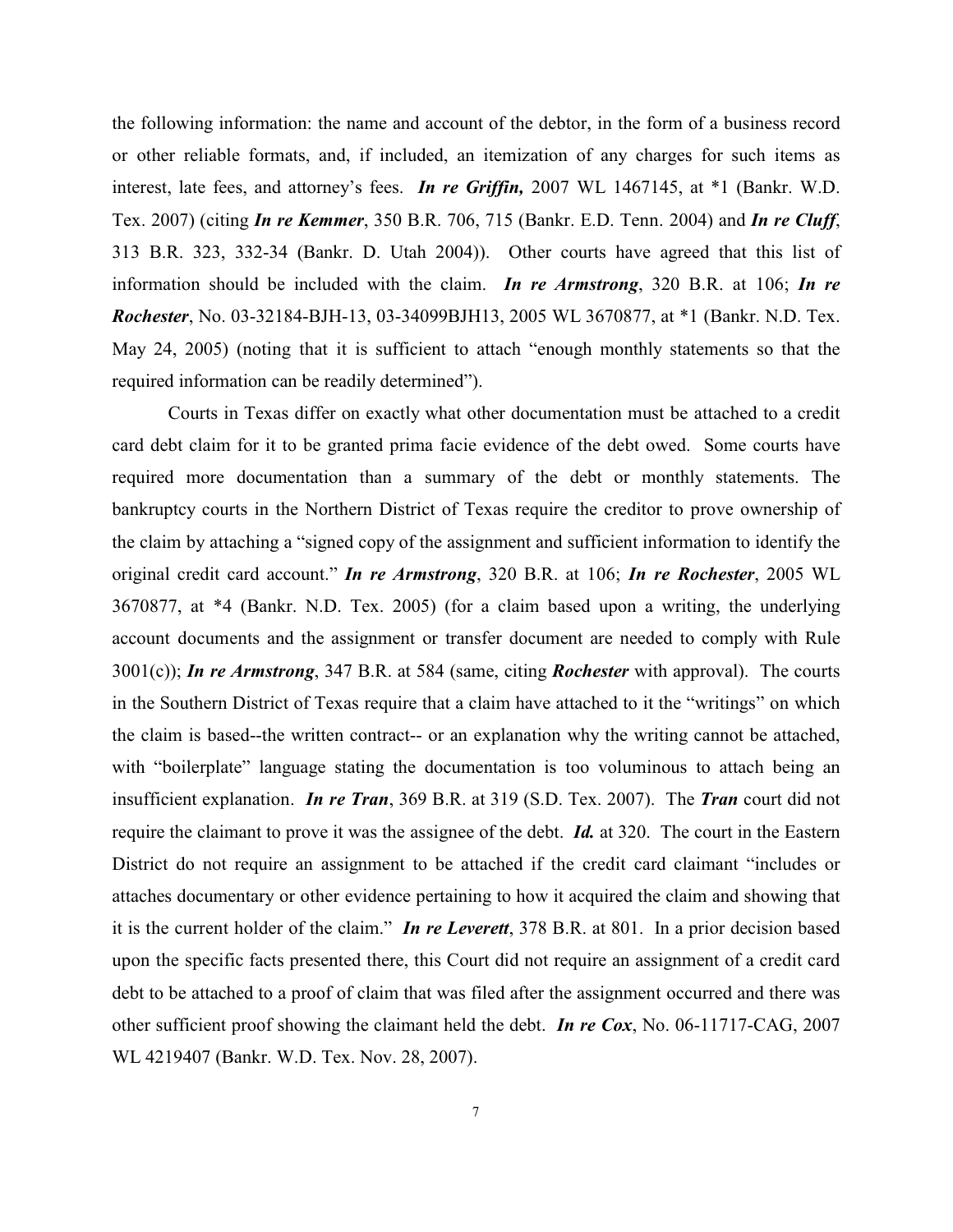"A proof of claim is more than a mere pleading-although a proof of claim is not signed under penalty of perjury, it is signed under penalty of up to \$500,000 or up to five years in prison." *In re Leverett,* 378 B.R. at 801 (citing 18 U.S.C. § 157). Although it is granted more weight, it still must be complete, and Roundup Funding's claim is not. *See id.* at 801-802 (credit card creditor's claim was "conspicuously incomplete" in that it failed to have boxes checked showing whether the claim included interest or other charges in addition to the principal amount). The one page of information, the FDIC screen, attached to Roundup Funding's claim contains no historical information how to tie Cross Country Bank listed as the creditor in the Debtors' Schedule F to Applied Card Systems, Inc., shown as the assignor on the attachment to the claim. Further, there is only one brief statement on the attachment to tie Applied Card Systems, Inc. to Roundup Funding, LLC. The information on the credit card account number provides little help in that the numbers do not match: on Schedule F, Debtors list 4 numbers that appear in the ninth through twelfth digits of the account number, i.e., after eight "Xs," and on Claim Number 12, Roundup lists 4 numbers that appear in the thirteenth through sixteenth digits of the account number, i.e., after twelve "Xs." The fact that two pieces of information correlate between the Debtors' Schedule F and Claim Number 12–they both show the debt incurred on 9/6/1999 and are nearly exact in amounts, \$3,225.00 on Schedule F and \$3,225.62 on the claim–is not enough.

Having little to none of the required information attached for a credit card debt, Roundup's claim did not comply with Rule 3001(c). The Court, therefore, concludes that Roundup Funding's claim is not entitled to prima facie validity under Bankruptcy Rule 3001(f). Without such validity, Debtors needed only to object to the claim pursuant to the applicable rules or statute, which they did. Debtors had listed this debt as "disputed" so they did not judicially admit that they owe it.<sup>4</sup> Although the Debtors did not attach any evidence to their objection to Claim Number 12, such as an affidavit, the objection was sufficient by being signed by their counsel under penalty of Bankruptcy Rule 9011. *In re Leverett*, 378 B.R. at 800.

<sup>&</sup>lt;sup>4</sup> The Court can take judicial notice of the Debtor's schedules, filed in the case under oath. See F.R.E. 201(c) ('[a] court may take judicial notice, whether requested or not.").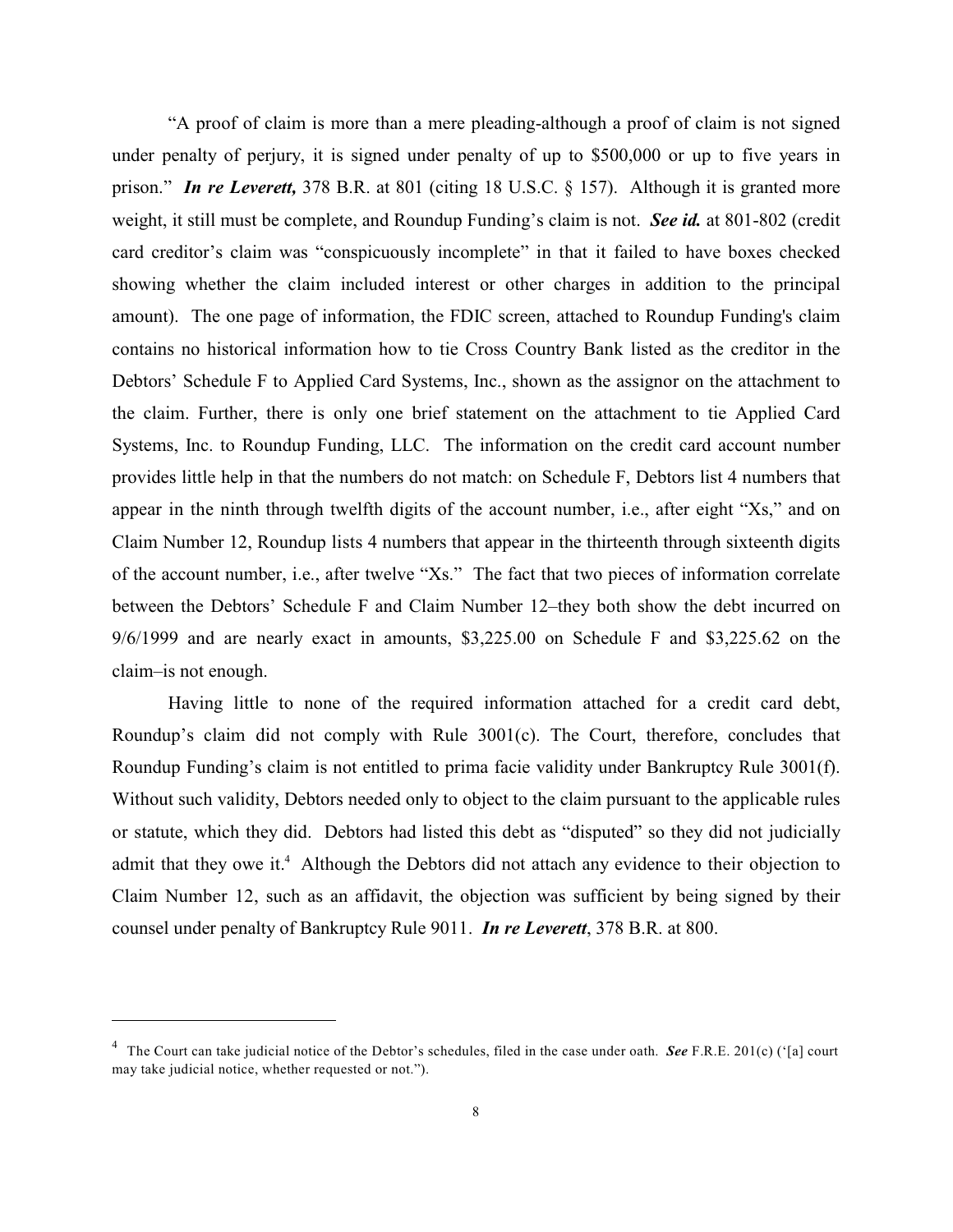After the Debtor's valid objection, Roundup Funding had the burden of offering supporting documentation to carry its burden of proof in the face of an objection. It had to establish the claim by a preponderance of the evidence. *In re Armstrong*, 320 B.R. 97, 105 (Bankr. N.D. Tex.2005); *In re White*, 2008 WL 269897, at \*6, (same, citing *Armstrong*). Roundup Funding presented no evidence to support its claim. Its information was submitted in the form of a response with attached exhibits, all in the nature of argument, and not by affidavit or by witness testimony.<sup>5</sup> It provided no evidence to link the entity assigning the claim with an entity listed on the Debtor's schedules. In any event, this attachment page to the claim is not a business record of the Debtors' credit card account within the meaning of Federal Rule of Evidence 803(6). *In re Leverett,* 378 B.R. 793, 802 (Bankr. E.D. Tex. 2007) (the blanket assignment not referencing the debtor's account and three pages of screen shots, all attached without any supporting affidavit, to claimant's claim were not business records of the debtor's credit card account with the original creditor within the meaning of Federal Rule of Evidence 803(6)).

The Court provided Roundup Funding with an opportunity to prove its claim by conducting a hearing on the Debtors' objection. Rather than introduce additional evidence, Roundup rested on its proof of claim and its supporting brief. It offered no witness to provide testimony on its claim and, as discussed above, no affidavit supporting how Roundup Funding came to own the debt, if the same account is at issue, or how much it is owed. Because the evidence attached to Roundup Funding's claim was deficient, and because Roundup Funding offered no further evidence to support its claim at the hearing, the Court finds that Roundup Funding has not met its burden of proof. The claim should be denied. *See In re Leverett*, 378 B.R. at 803 (Bankr. E.D. Tex. 2007) (despite opportunity to prove its claim at a hearing,

As the court stated in *In re Leverett*, 378 B.R. at 803 (citations omitted): <sup>5</sup>

In the context of a bankruptcy claims proceeding, the claimant may establish a claim for liability based on a credit card agreement by attaching the agreement itself to the proof of claim. Alternatively, "an affidavit of the custodian of the creditor's records, whose duties include having custody and control of records related to the debtor's account which purports to: (1) authenticate the credit card agreement documents and monthly statements; and (2) state the account balance due and unpaid, may be sufficient to prove the formation or the terms of the agreement." Where one bank has purchased the account from another bank, for example, the custodian of the purchaser bank's records may testify about the predecessor bank's records in the purchaser's possession. The attachment or filing of other business records, admissible under the hearsay exception provided in Federal Rule of Evidence 803(6), may also, in an appropriate case, establish a debt owing to a claimant.